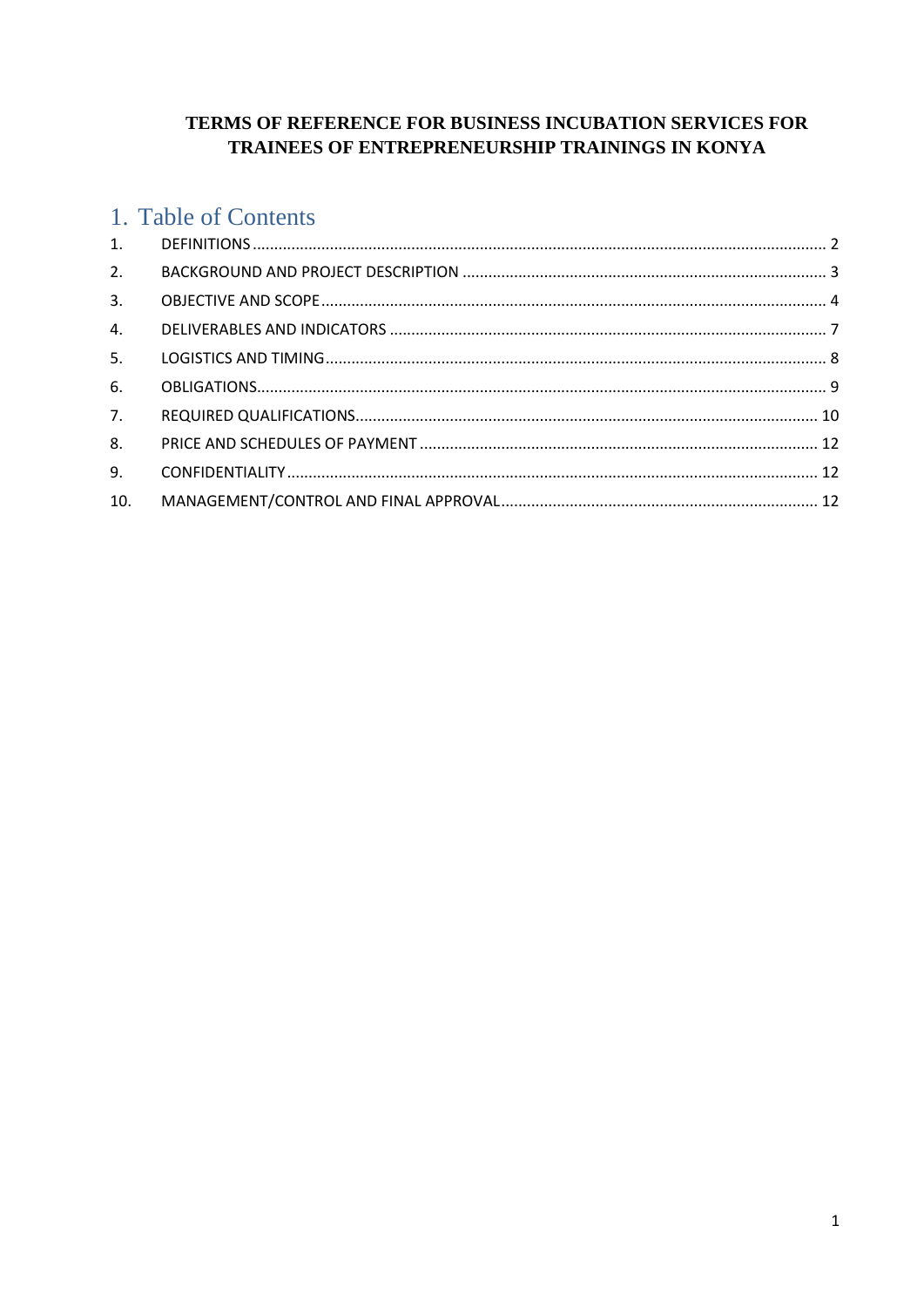# <span id="page-1-0"></span>**1. DEFINITIONS**

(In alphabetical order)

**Angel Investor:** An angel investor (also known as a private investor, seed investor or angel funder) is a high net worth individual who provides financial backing for small startups or entrepreneurs, typically in exchange for ownership equity in the company.

**Business Incubator:** A business incubator is a company that helps new and startup companies to develop by providing services such as management training or office space. Business incubators differ from research and technology parks in their dedication to startup and early-stage companies.

**Business Model Canvas:** Business Model Canvas is a strategic management and lean startup template for developing new or documenting existing business models. It is a visual chart with elements describing a firm's or product's value proposition, infrastructure, customers, and finances.

**Contractor:** Institutions/Organization/Company to carry out the work on behalf of UNDP

**Demo Day:** A Demo Day is an event for invited and active investors to hear pitches from graduates of an incubation program.

**Elevator Pitch:** An elevator pitch, elevator speech, or elevator statement is a short description of an idea, product or company that explains the concept in a way such that any listener can understand it in a short period of time.

**Entrepreneurship:** Entrepreneurship is the process of designing, launching and running a new business, which is often initially a small business. The people who create these businesses are called entrepreneurs.

**Incubation:** Incubation is the program, where entrepreneurs can grow up their business ideas, meet other entrepreneurs, build and implement their business plans, and finally to be evaluated by other entrepreneurs and investors in a demo-day.

**Jury Committee:** A selected group of experts to judge a competition.

**Mentoring:** Mentoring is a system of semi-structured guidance whereby one person shares their knowledge, skills and experience to assist others to progress in their own lives and careers. Mentors need to be readily accessible and prepared to offer help as the need arises - within agreed bounds.

**Pre-incubation:** It is the first phase of the incubation program, where entrepreneur candidates are provided the necessary support for drafting the business plan. This phase is useful for those who make their first steps in business and do not have any experience in the economic-financial planning. Pre-incubation program is usually designed to reduce certain uncertainties or technology de-risking following more proof-of-concept studies or aggregating certain key missing components prior to new venture creation.

**SuTP**: Syrian nationals, as well as stateless persons and refugees from Syria, who came to Turkey due to events in Syria after 28 April 2011 are provided with temporary protection (TP) by the Government of Turkey through the Temporary Protection Regulation adopted on 22 October 2014. As part of the temporary protection regime, Syrian nationals, refugees and stateless persons arriving from Syria who seek protection from the Turkish authorities under normal circumstances are admitted to Turkey, and thereafter can seek and receive temporary protection from the Government of Turkey. They are under normal circumstances not sent back to Syria unless they themselves request to do so.

**UNDP (Administration):** United Nations Development Program Turkey Country Office as the administration to commission the work.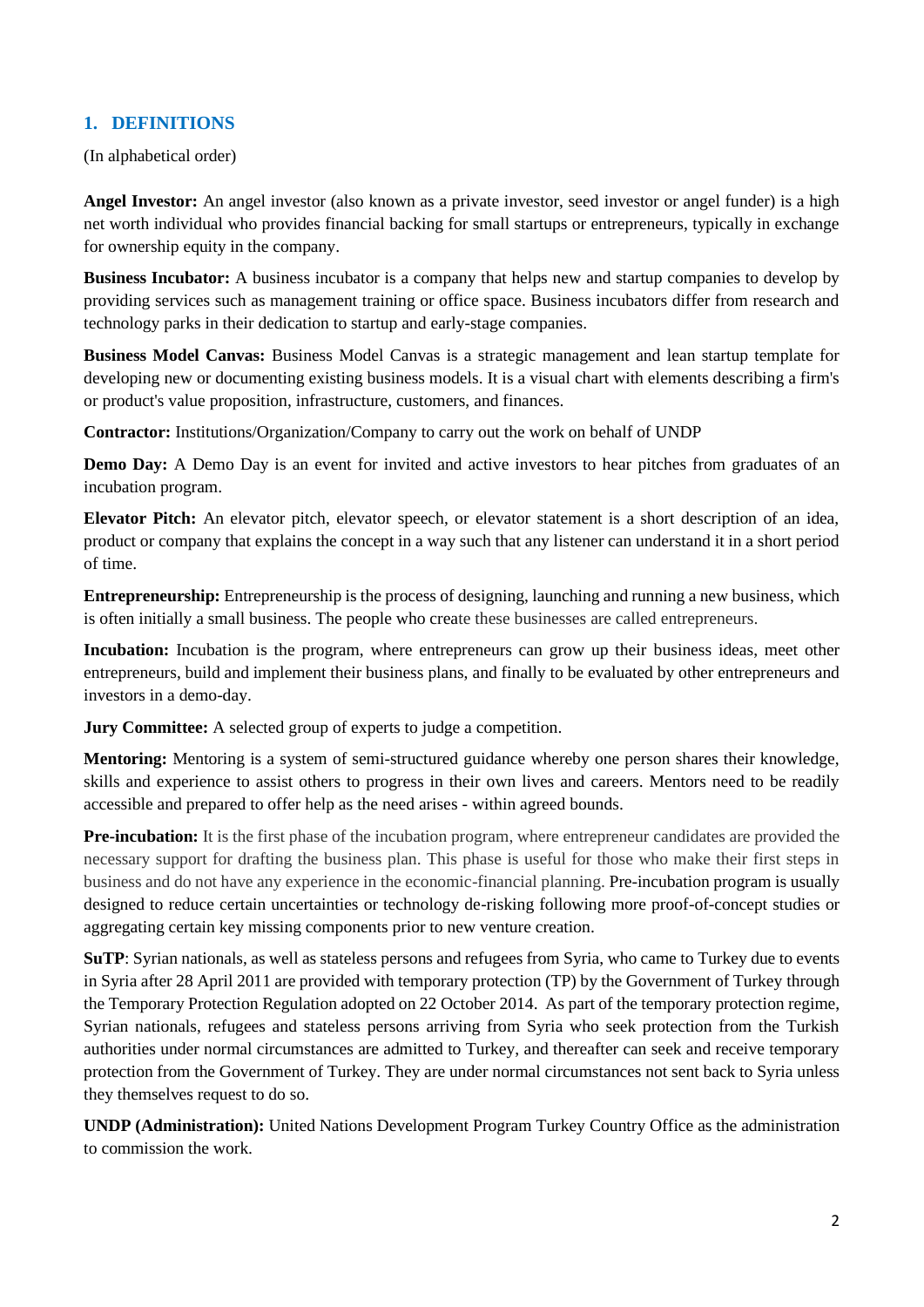# <span id="page-2-0"></span>**2. BACKGROUND AND PROJECT DESCRIPTION**

### **General information on Applied SME Capability Center (Model Factory) Project**

UNDP Turkey aims to find practical solutions to Turkey's development challenges and manages projects together with the Turkish Government and other partners to address them. Since 1986 it has implemented over 80 programs across the country. In addition, the UNDP has played a major role in response to crises and disasters in Turkey and the surrounding region. UNDP Turkey has positioned to contribute through three core areas: 1) Inclusive and Democratic Governance (IDG); 2) Inclusive and Sustainable Growth (ISG); and 3) Climate Change and Environment (CCE); and in addition to these core areas, UNDP Turkey is emphasizing the role of Strategic Partnerships that cut across the entire country program as well as regionally and globally.

The ISG Portfolio is geared towards addressing structural economic problems, such as productivity, innovation, the middle-income trap, multi-dimensional poverty, energy security and regional disparities, as well as challenges with social, environmental and economic repercussions, such as urbanization.

"Improving Productivity in Manufacturing Industry", one of the main objectives stated in the 10th National Development Plan is an important topic on the agenda of Turkish Government. Besides, improving productivity levels, particularly in SMEs, is also one of the strategic objectives of Turkey's present SME Strategy and Action Plan (2015-2018). SME Strategy Action Plan defines five strategic areas, first of which aims at improving competitiveness of the SMEs and facilitating their growth. The first strategic objective under this strategic area focuses on institutionalization, branding and productivity of the SMEs. In the same vein, Turkey's Productivity Strategy and Action Plan (2015-2018) pays a special attention to productivity levels of the SMEs in the manufacturing industry. The sixth objective of the Productivity Strategy and Action Plan (P-SAP) includes, among others, measures geared towards improving productivity of SMEs, falling under the fourth transformation area, defined in the P-SAP. As drawn attention in those national strategic plans and policy documents, because of low productivity levels in SMEs the need to improve productivity through utilizing all kind of resources in an optimally designed production environment becomes more crucial in today's competitive business environment. Therefore, the enterprises should strengthen their infrastructure and core capabilities on lean manufacturing, digitalization (within the context of Industry 4.0), quality management, innovative product development, energy efficiency etc. through some well-developed transformation programmes and practicebased trainings in order to improve capabilities of technical staff, engineers and mid-level managers.

One of the effective solutions applied in many developed countries in the last two decades is to build welldesigned training centers including a real didactic manufacturing environment (a real product, a real assembly line, real machines, real processes and real operators) and specialized training programs based on a series of hands-on and step-by-step exercises to improve the manufacturing processes within a "transformation" context. A feasibility study was completed for the appropriate model for Turkey under the technical cooperation Project in collaboration with Ministry of Science Industry and Technology in 2016 and incorporated into Government Investment Plan in 2017.

In 2017 Ankara Chamber of Industry and Ankara I. Organized Industry Zone joined the Project both as funding agencies and implementing partners so that first implementation has been carried out in Ankara. In 2018, refurbishment of the center, mobilization of the key staff and procurement of relevant equipment and training of the trainers' sessions were completed. Learn and transform program and additional service lines on digital capabilities are ongoing. In the meantime, Government adopted these centers as a policy tool and planned several replication actions. UNDP supported Government endeavors for reaching out additional funding streams along with the national budget to serve this target. UNDP CO mobilized additional funding for Ministry to replicate this model in Konya and Kayseri with German Development Bank (KfW) funding. The financing agreement with KfW is amended in June 2018. Second component of this Agreement covers activities to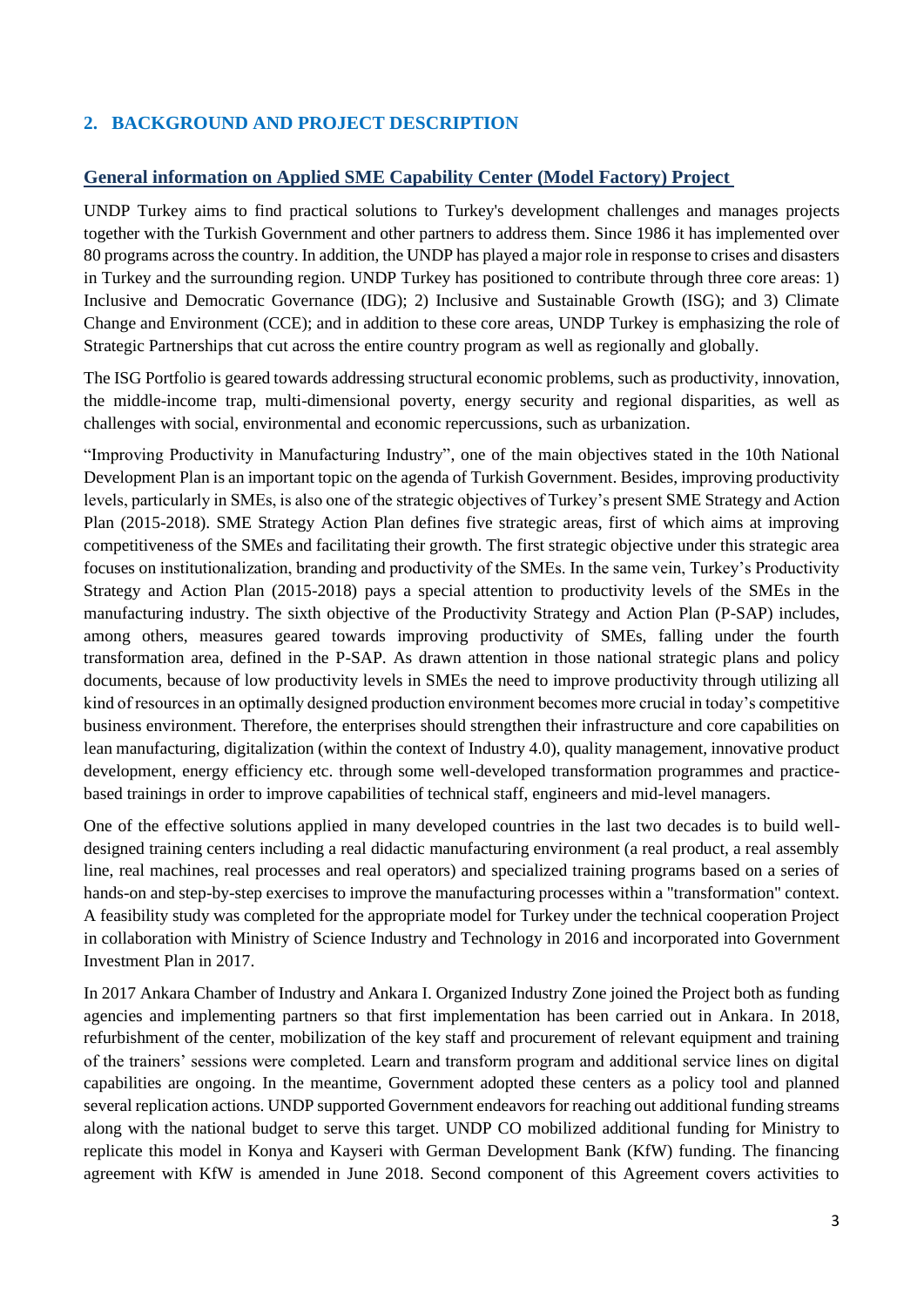support/enlarge activities in Ankara Model Factory and to replicate model factories in Kayseri and Konya. This action also required a second extension for the ongoing Applied SME Capability Center (Model Factory) Project. Second extension was approved by Ministry of Foreign Affairs on 7 December 2018 and the Project has been extended until 30 June 2020. With the financial and substantial amendment to ongoing Project, under the components financed by KfW, it is aimed to extend training and consultancy services provided to SMEs at Ankara Model Factory with the additional services lines of digital transformation, financially support the procurement of machinery and equipment for the Model Factories to be established in Kayseri and Konya and create 2.000 new jobs for Syrians and host communities by the first half of 2020 in target provinces. The establishment of the Model Factories will support the transformation of the manufacturing industry and local capacities will be strengthened to absorb an additional labour force and new jobs for Syrians and host communities will be created in the medium and long-term. However, in order to create 2,000 jobs until June 2020 in Konya, Kayseri and Ankara and complement the transformation in the manufacturing industry, additional measures are planned, and a roadmap has been designed for job creation activities. In this roadmap, which is presented and approved by KfW, entrepreneurship development programs for job seekers and potential entrepreneurs are determined as an effective tool to create new jobs.

Accordingly, some measures have been prioritized to be implemented in the Project. These instruments categorized under three main components:

- Entrepreneurship
- Vocational Trainings
- Other accelerating / facilitation measures

Within the scope of entrepreneurship program, in each target province, 200 participants will be provided basic trainings on entrepreneurship. Among these 200 participants, 75 will be selected to receive intensive entrepreneurship trainings. Trainings will be delivered by BEDAM (Başkent University Training and Consultation Center) in corporation with UNDP.

Followingly, project team is planning to launch a **pre-incubation program** for 50 participants that will be teamed up at the end of the program and an **incubation program** for 10 teams among the potential entrepreneurs that have a sustainable business idea in **Konya.**

### <span id="page-3-0"></span>**3. OBJECTIVE AND SCOPE**

The main objective is to support entrepreneurs in growing up their business ideas, meeting other entrepreneurs, building and implementing their business plans, and finally to be evaluated by other entrepreneurs and investors.

The ultimate purpose of this assignment is to gear toward speeding up the growth and success of potential startups that have attended to entrepreneurship training programs within the scope of the project. Therefore, an incubation program will be designed in Konya, which will include preparation and design of the program, preincubation services, trainings aimed at new start-ups and one-to-one mentorship sessions. This program will be provided to a selected number of beneficiaries to support them in establishing their own businesses as well as monitoring of actual implementation including the follow-up of beneficiaries after the program.

Incubation program will consist of two phases;

- **1**<sup>st</sup> **Phase:** Pre-incubation Program for 50 Entrepreneur Candidates (to be teamed up) who have attended to Entrepreneurship Training Program delivered by the project.
- 2<sup>nd</sup> Phase: Incubation Program for 10 Entrepreneur Teams who are selected from the attendees of Preincubation program.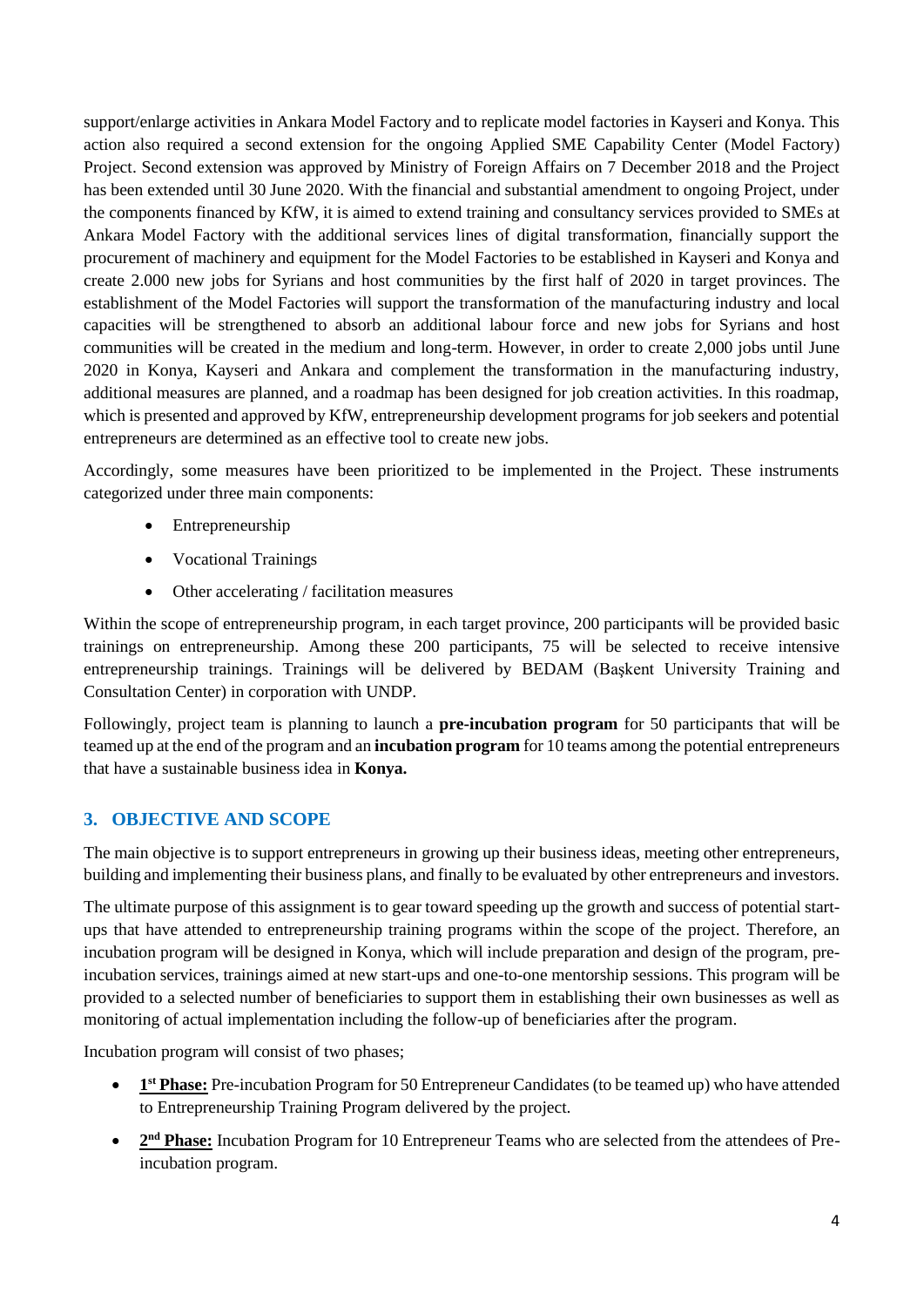### **Phases of Assignment**

### **1 st Phase: Pre-incubation Program for 50 Entrepreneur Candidates**

### *Designing of the Pre-incubation and Incubation Programs and Preparation of the Training Curricula*

The pre-incubation and incubation programs will be designed, elaborated and submitted to UNDP covering the subjects such as evaluation criteria for the selection pre-incubation and incubation program, program content, program schedule, training curricula of both pre incubation and incubation programs by the Contractor under the **Inception Report**.

- a) The Contractor shall submit to UNDP an **Inception Report** (showing the detailed work plan which includes schedule of tasks as work calendar, communication channels, training plans, evaluation criteria, training curricula etc.) prepared in line with this technical specifications within **7 (seven) business days** following counter signature of the Contract.
- b) UNDP shall have the power to control and change the details of **Inception Report** prepared by the Contractor.
- c) After UNDP approve the **Inception Report,** Contractor shall start the implementation process.

### *Provision of the Pre-incubation Program*

Within the scope of pre-incubation program, 50 entrepreneur candidates are expected to develop their business ideas and formulate qualified business plans. Entrepreneur candidates who have received advanced entrepreneurship trainings within the project will apply the program with projects focused on technology development and containing commercial business ideas.

Contractor shall prepare the evaluation criteria under the **Inception Report** and submit to UNDP for the approval of the selection process of the pre-incubation program. Contractor shall draw a jury committee including members from Ministry of Industry and Technology, UNDP and trainers of incubation center. All the accommodation and travel costs of Ministry of Industry and Technology and UNDP Personnel will be borne by the Project. However, all the accommodation and travel costs of other jury members will be borne by the Contractor.

50 entrepreneur candidates shall be selected to the pre-incubation program by the jury committee in accordance with the evaluation criteria approved within the context of **Inception Report**. Contractor shall submit summary of the selection process and results to UNDP within the **Interim Report.** 

Pre-incubation program shall be inclusive of both Syrians under temporary protection and Turkish citizens. At least %50 percent of the participants shall be Syrians. Contractor shall provide pre-incubation services to 50 selected Entrepreneur candidates (to be teamed up) for approximately **three (3) week** and shall deliver applied trainings in line with the pre-incubation program including the subjects below:

- Preparation of Canvas Business Model Training for 12 hours
- **•** Preparation of Business Plan Training for 8 hours
- R&D and Innovation Training for 4 hours
- Patent & Intellectual Property Training for 8 hours

The Contractor shall submit attendance sheets, photos from the trainings and results of brief satisfaction surveys filled by the participants within **Interim Report.** All the costs shall be borne by the Contractor.

50 selected Entrepreneur candidates shall receive one-to-one mentoring services during pre-incubation program by the Contractor. Mentoring sessions for 50 entrepreneurs shall last at least 30 minutes for each entrepreneurs for 3 weeks **(in total of 100 hours).** The Contractor shall present UNDP a time schedule under the **Inception**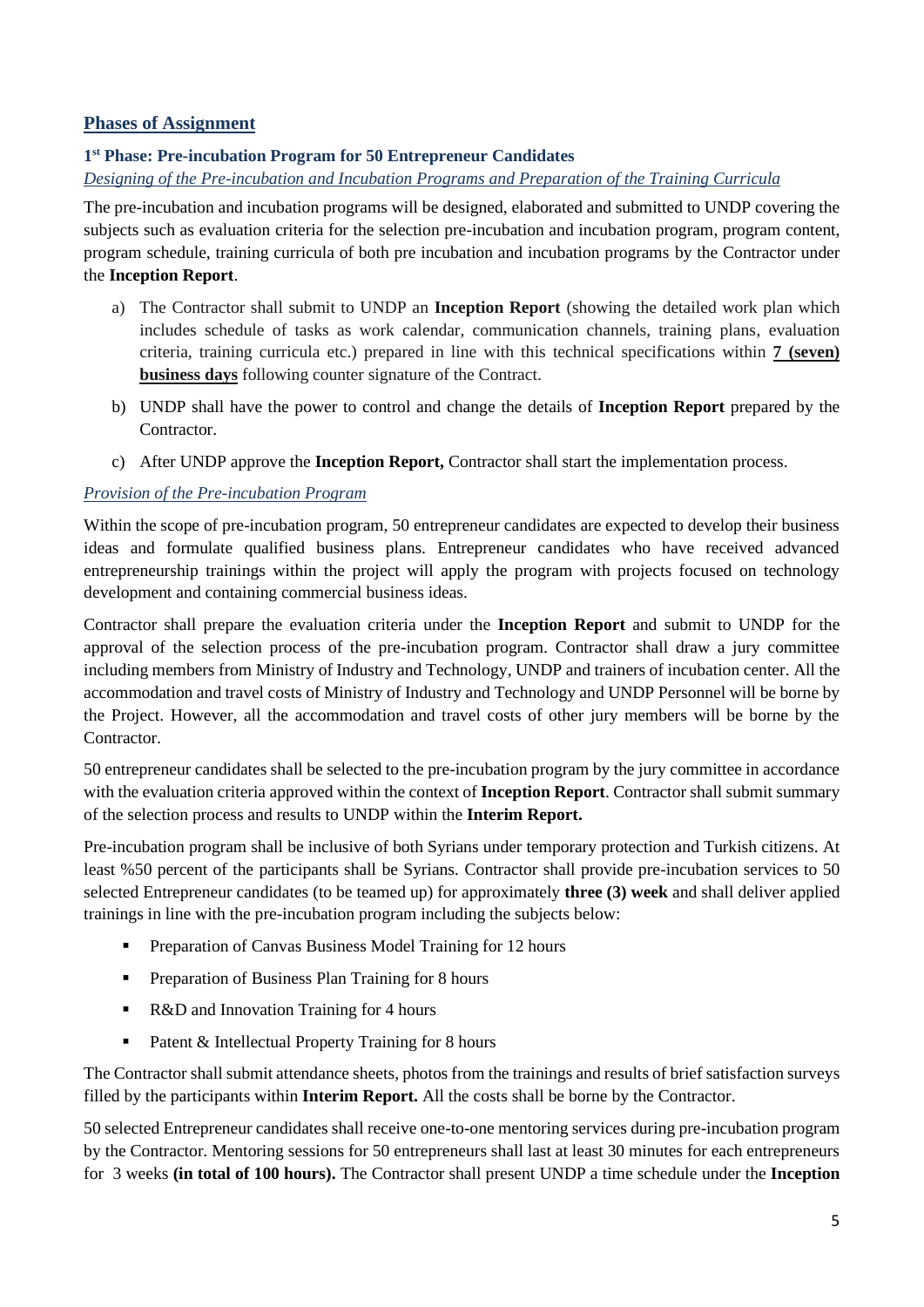**Report** and a brief summary of mentoring sessions including the photos, attendance sheets, and all the contents of these sessions under the **Interim Report.** Entrepreneur candidates shall benefit from all the services of the Contractor, such as open office environment, IT and telecommunication equipment, internet, table, chair, meeting room and etc. Contractor shall provide 2 coffee breaks during the pre-incubation period and fixed menu lunch for **4 days** of training. **The contractor shall provide shuttle vehicle to the entrepreneur candidates throughout the pre-incubation program. (three (3) weeks).** All the costs shall be borne by the Contractor.

#### **2nd Phase: Incubation Program for 10 Entrepreneur Teams**

#### *Provision of the Incubation Program*

It is expected that the entrepreneur candidates who successfully graduate from the pre-incubation program to apply to the incubation program with their matured business plans and ideas.

The Contractor shall check the evaluation criteria for Incubation Program, approved within **Inception Report.** If it is needed, the Contractor shall revise and submit the evaluation criteria for the selection process to the incubation program for UNDP's approval.

The Contractor shall manage the application processes of incubation program.

The Contractor shall draw an **independent jury committee** consist of **at least 5 people** and submit with the Interim Report introducing the independent jury members to the approval of UNDP. Representatives from Ministry of Industry and Technology, UNDP and the trainers of incubation center shall participate the selection process of Entrepreneur teams as jury members. Incubation program shall be inclusive of both Syrians under temporary protection and Turkish citizens. At least %50 percent of the participants shall be Syrians.

All the accommodation and travel costs of Ministry of Industry and Technology and UNDP Personnel will be borne by the Project. However, all the accommodation and travel costs of other jury members will be borne by the Contractor.

A Pitch Day shall be organized by the Contractor for the acceptance to incubation program. 50 selected Entrepreneur Candidates to be teamed up will present their projects and shall be selected by the jury after the Pitch Day in accordance with the evaluation criteria. The Contractor shall submit the summary of the selection process and results within the **Final Report** for the approval of UNDP.

10 Entrepreneur candidates/teams are expected to be selected for the incubation program. The Contractor shall provide table, chair, computer, telecommunication and IT equipment, internet and basic office environment to the 10 selected entrepreneur teams for approximately **eleven (11) weeks.** 10 Entrepreneur candidates/teams are expected to work on the prototype of their final product for eleven weeks in the scope of incubation program.

Contractor shall provide applied trainings in line with the incubation program to 10 Entrepreneur candidates/team including the subjects below:

- Sales and Marketing Trainings for 8 hours
- Trainings on Angel Investor Concept and Their Expectations for 4 hours
- **•** Trainings on Investor Presentation, Elevator Pitch etc Technics for 4 hours

The Contractor shall submit attendance sheets, photos from the trainings and results of brief satisfaction surveys filled by the participants within **Final Report**. **The contractor shall provide shuttle vehicle to the entrepreneur candidates throughout the incubation program. (eleven (11) weeks).** All the costs shall be borne by the Contractor.

The Contractor shall organize one-to-one mentoring sessions with Entrepreneur throughout the incubation program. Mentoring sessions for 10 entrepreneur teams shall last at least 30 minutes for each entrepreneur for eleven weeks **(in total of 30 hours).** The contractor shall present UNDP a time schedule within **the Interim Report** and a brief summary of mentoring sessions including the photos, attendance sheets, and all the contents of these sessions within the **Final Report.**

In the final phase of the program, contractor shall lead the entrepreneurs, successful in prototyping process, to conduct field studies for implementation and pre-sales.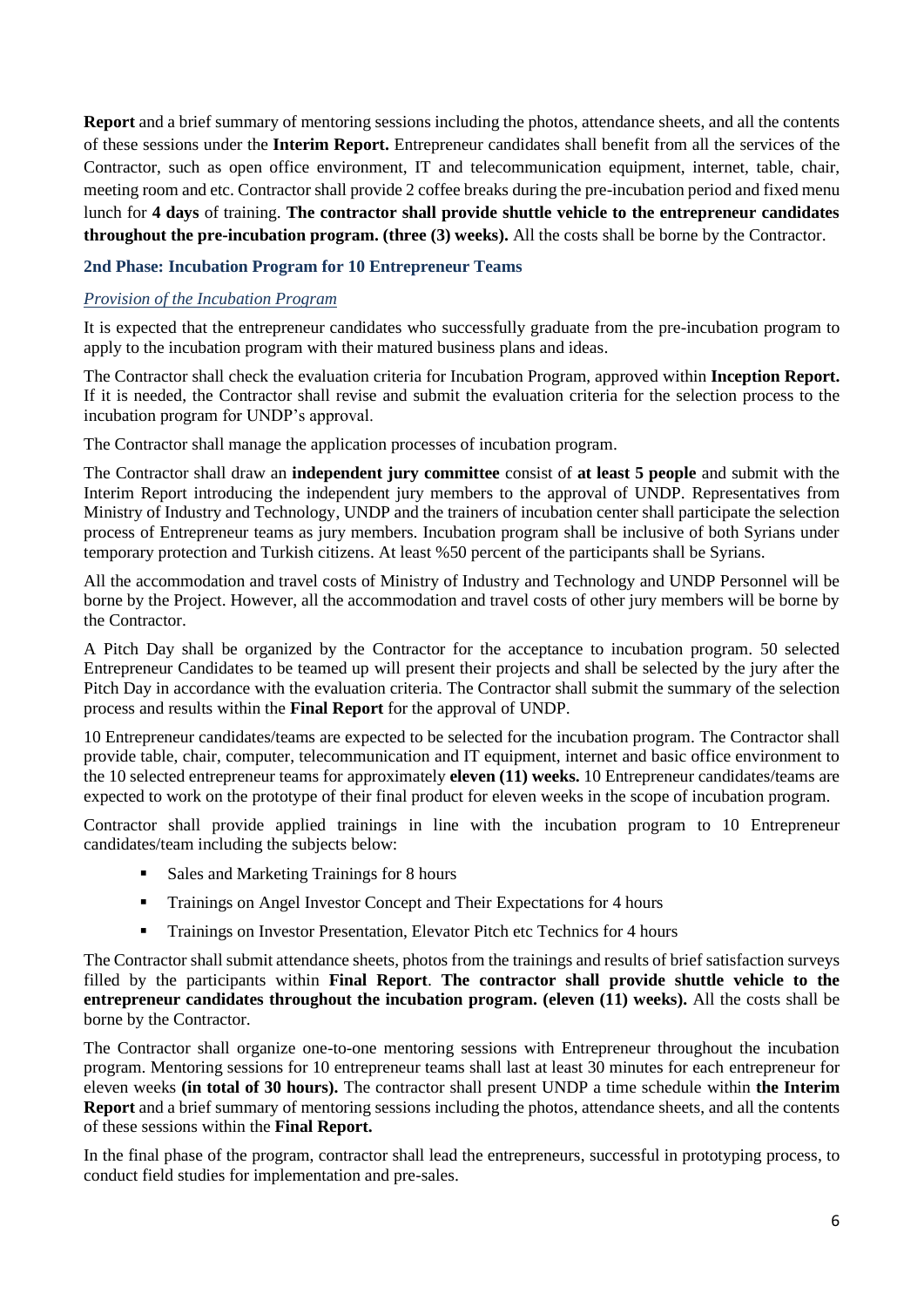### *Organization of Demo Day for the Investors*

At the end of the incubation program, entrepreneurs who successfully graduate, will make a presentation to angel investors. The Contractor shall ensure to reach network of angel investors. A high-level Demo-day shall be organized for this purpose by the Contractor. The Contractor shall prepare a program for the event and submit to UNDP for approval within the **Interim Report**. All the costs of Organization of Demo Day for the Investors including accommodation and travel expenses of investors shall be borne by the Contractor. All the accommodation and travel costs of Ministry of Industry and Technology and UNDP Personnel will be borne by the Project. The Contractor shall summarize the event results within the **Final Report** including the list of participants, photos.

#### *Quality control of the pre-incubation and incubation services*

The Contractor shall prepare and submit brief satisfaction surveys to UNDP for both pre-incubation and incubation phases. The aim of these surveys will be collecting the satisfaction level of the entrepreneur candidates from the services they receive. If needed, UNDP may also directly attend to the trainings and any other activities for observation.

# <span id="page-6-0"></span>**4. DELIVERABLES AND INDICATORS**

#### **Deliverables and Schedules/Expected Output**

#### *Inception Report on design of the program*

The Contractor shall provide UNDP an Inception report on the Designing of the Pre-incubation and Incubation Programs and Preparation of the Training Curricula phase within **7 (seven) business days following counter signature of the Contract.** The report should be in both English and Turkish includes subjects below:

- Evaluation criteria for the selection pre-incubation and incubation program
- Program content, program schedule, training curricula of pre-incubation and incubation program
- Time schedule for mentoring session of pre-incubation and incubation program

After the review of Inception Report, UNDP shall decide whether the design process of program was conducted in accordance with the conditions specified in the specifications. If it is concluded that necessary conditions are met, the Contractor shall be notified accordingly, and the Contractor shall proceed to the next stages.

If the Administration concludes that deliverables and the progress do not meet the requirements of the criteria set forth in the specifications, Contractor shall be deemed to have failed to complete the work. In this case, the Contractor will not be entitled to receive any payment. UNDP may, at its own discretion, demand the completion of the work by making deductions to the contractual amount or terminate the Contract unilaterally without making any payments to the Contractor.

#### *Interim Report on the implementation*

The Contractor shall provide UNDP an interim report on pre-incubation phase within **7 (seven) business days after the finalization of the Pre-incubation Program.** The report should be both in English and Turkish include the progress related to the duties of the Contractor, challenges and lessons learned and further considerations for the incubation program. Interim report shall also include the information of **five independent jury members** to be drawn for the selection process of participants of incubation program.

After the review of the interim report and other deliverables stated in section 3.2, UNDP shall decide whether the pre incubation service was conducted in accordance with the conditions specified in the specifications. If it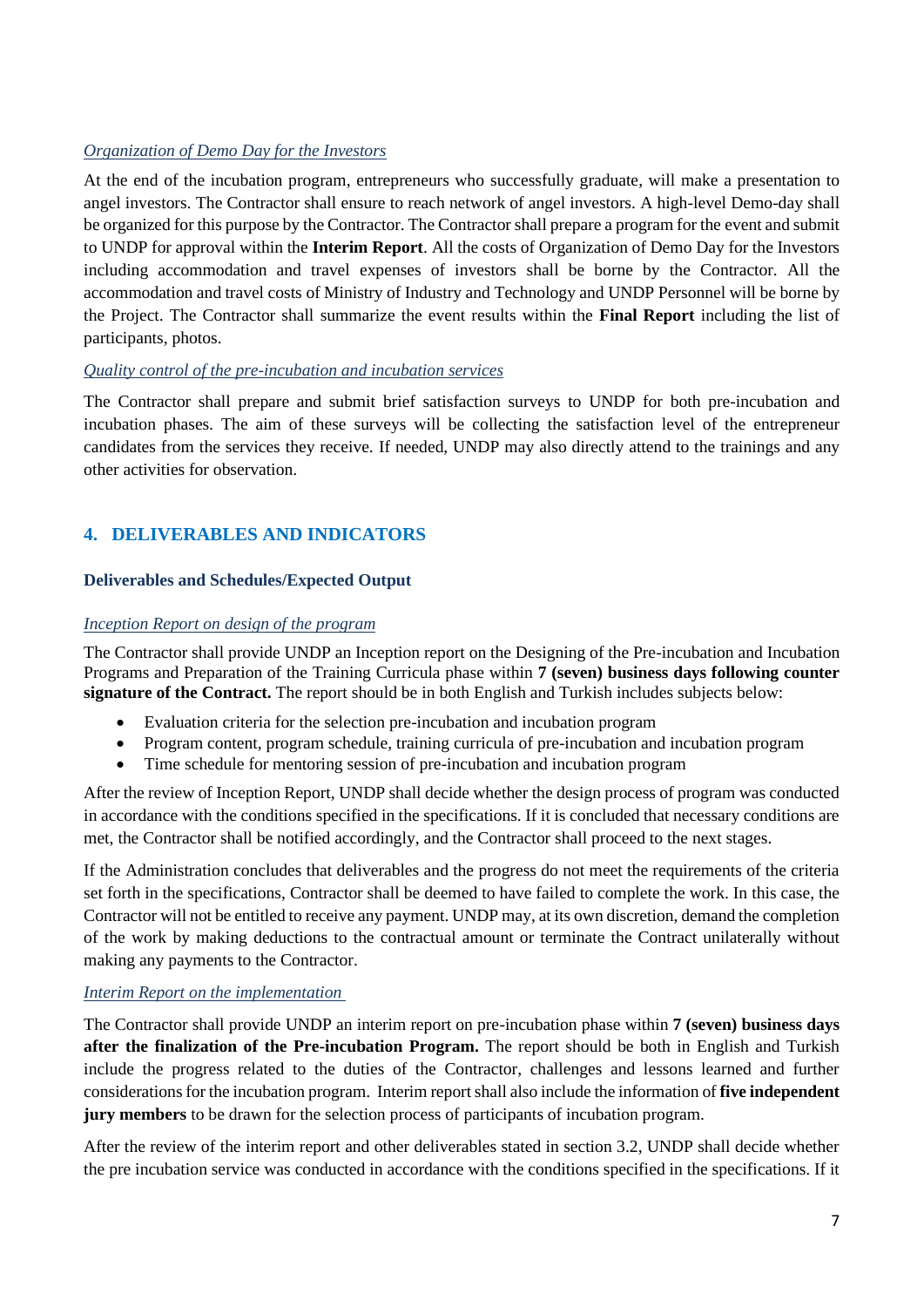is concluded that necessary conditions are met, the Contractor shall be notified accordingly, and the Contractor shall proceed to the next stages.

If the Administration concludes that deliverables and the progress do not meet the requirements of the criteria set forth in the specifications, Contractor shall be deemed to have failed to complete the work. In this case, the Contractor will not be entitled to receive any payment. UNDP may, at its own discretion, demand the completion of the work by making deductions to the contractual amount or terminate the Contract unilaterally without making any payments to the Contractor.

### *Final Report on the implementation*

Contractor shall provide UNDP a final report within **15 (fifteen) business days following the completion of all requirements (completion of Incubation Program and Demo Day for the Investors)**. The report should be written both in English and Turkish and include the progress related to the duties of the Contractor, challenges and lessons learned.

After the review of the final report and all the deliverables, UNDP shall decide whether the services were conducted in accordance with the conditions specified in the specifications. If it is concluded that necessary conditions are met, the Contractor shall be notified accordingly, and the Contractor shall proceed to the next stages.

If the Administration concludes that deliverables and the progress do not meet the requirements of the criteria set forth in the specifications, Contractor shall be deemed to have failed to complete the work. In this case, the Contractor will not be entitled to receive any payment. UNDP may, at its own discretion, demand the completion of the work by making deductions to the contractual amount or terminate the Contract unilaterally without making any payments to the Contractor.

#### *Submission of the documents*

All reports shall be submitted both in Turkish and English. First draft of the reports shall be submitted to UNDP as a soft copy. After the approval of UNDP, one hard copy shall be submitted to UNDP Ankara Office.

Intellectual property rights of all documents (information, documents, reports, etc.) produced as part of this work shall belong to UNDP. Contractor shall not disclose the aforementioned data and documents to any third parties. All reports shall be delivered to UNDP Turkey Country Office located in Ankara.

### **Key Performance Indicators**

The key performance indicators are as follows:

| 1. 50 entrepreneur candidates participated to the pre-incubation program.          |
|------------------------------------------------------------------------------------|
| 2. A Pitch-day as an acceptance ceremony for the incubation program was organized. |
| 3. 10 entrepreneurs/teams graduated from incubation program.                       |
| 4. A high-level Demo-day was organized for investment opportunities.               |

### <span id="page-7-0"></span>**5. LOGISTICS AND TIMING**

#### **Duty Station**

Duty station for the assignment is Konya. In case, travel out of the duty station is needed, the travel and accommodation costs of these missions shall be borne by the Contractor.

### **Beginning date and implementation period**

The tentative start date for the Contractor is 06/03/2019, and tentative end date is 30/06/2020.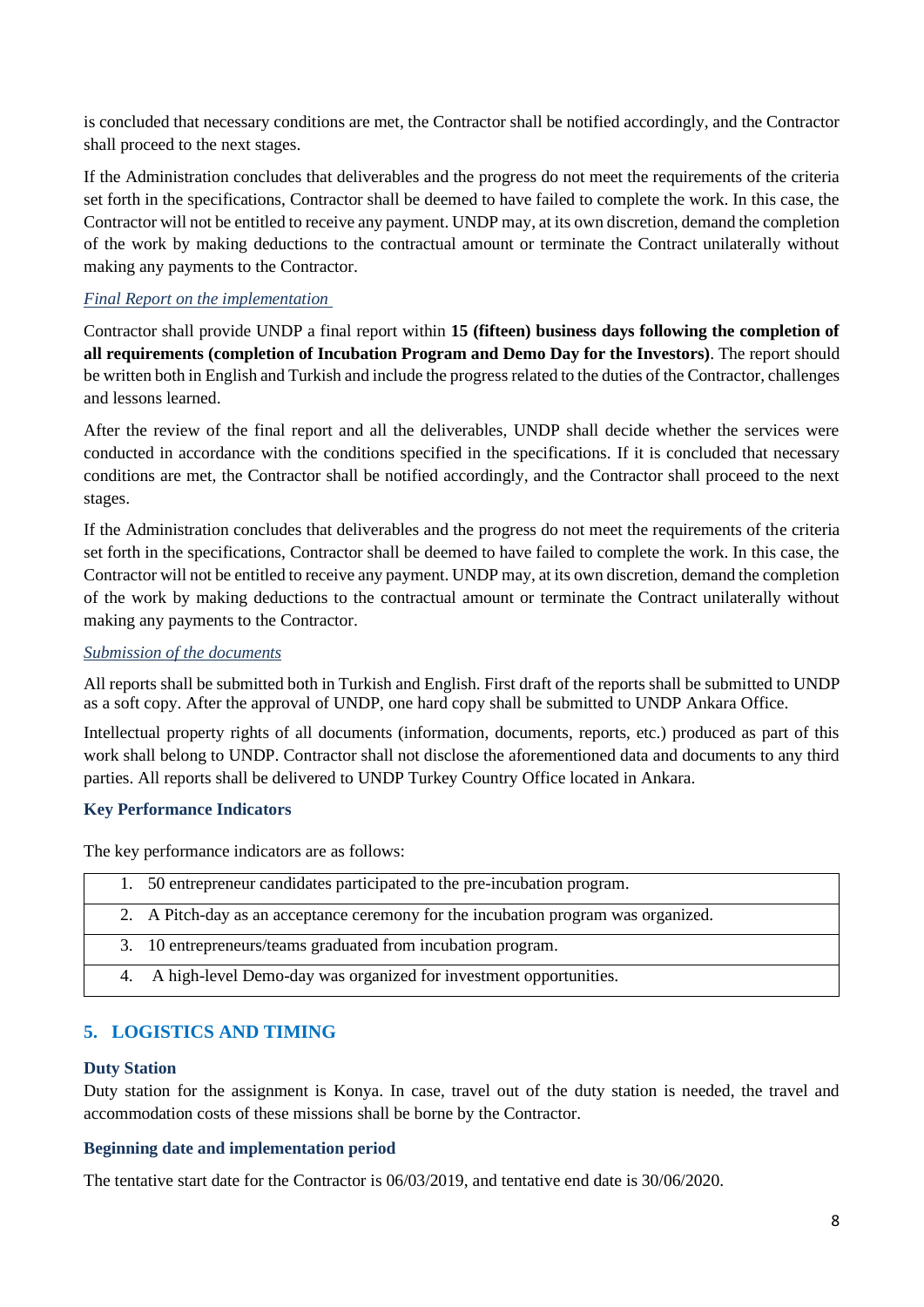### <span id="page-8-0"></span>**6. OBLIGATIONS**

#### **Obligations of the Contractor**

Main obligations of the Contractor include:

- Contractor is entitled to hire sub-contractor(s). However, hiring a sub-contractor shall in no way prejudice the obligations and responsibilities of the Contractor vis-a-vis UNDP.
- If the Contractor intends to commission a part of the work to a specific sub-contractor, UNDP may request detailed information about the sub-contractor.
- Matters pertaining to the personal rights and social security entitlements who would take part in the work shall be dealt by the Contractor. UNDP shall reserve its right to request information/documents from the Contractor to inquire about whether it has fulfilled its legal and social obligations.
- Contractor shall ensure the confidentiality and security of the information regarding the applications of the entrepreneur candidates.
- Contractor shall under no circumstances share the application information except UNDP.

Rules to be obeyed by the personnel of the Contractor is follow:

- The personnel of the Contractor shall treat the individuals with whom they interact politely, tolerantly, genially and in good faith. They will not be involved in any arguments or quarrels; any complaints shall be communicated to UNDP via the Contractor.
- The personnel of the Contractor shall not disclose any confidential information, and they shall abide by the rules of document confidentiality.

### **Obligations of the UNDP**

Main obligations of UNDP Project Team include:

- Approval of the training curriculum and design of the training schedule,
- Approval of evaluation criteria of the program,
- Approval and follow up of the application process,
- Approval of all the reports specified in this document,
- Approval of the independent jury committee,
- Approval and Coordination of the selection process,
- Follow up of the trainings specified in this document,
- Approval and Coordination of visual documentation,
- Follow-up of one-to-one mentoring sessions to entrepreneurship candidates,
- Coordination and Follow up of Organization of the Pitch Day and Demo Day,
- Follow up other responsibilities specified in this document.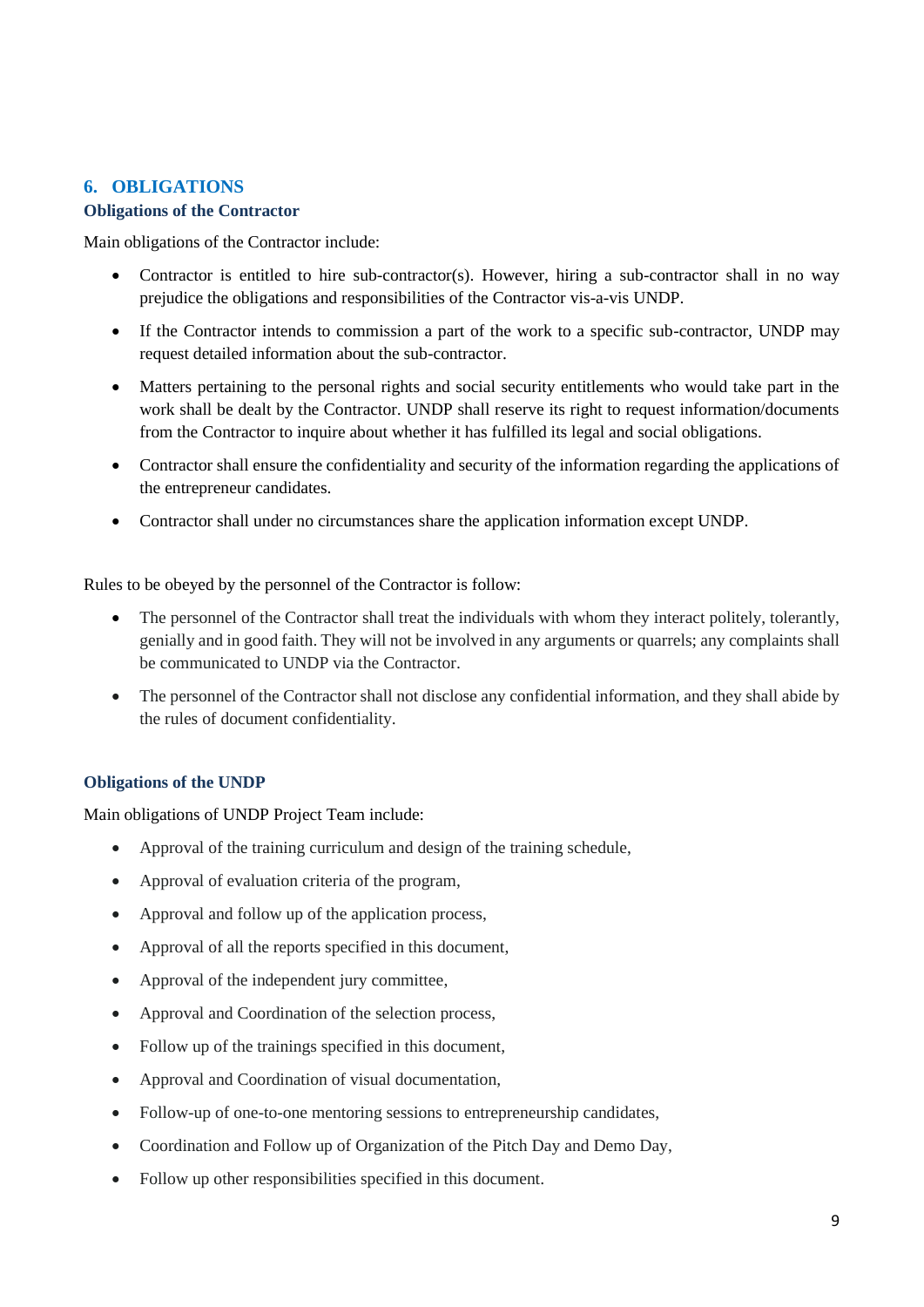# <span id="page-9-0"></span>**7. REQUIRED QUALIFICATIONS**

The Contractor shall employ 5 key personnel whose minimum requirements are specified below under this Contract and submit their CVs with the offer for evaluation.

#### **Trainer 1- Business Models Trainings**

Trainer 1 is mainly responsible from providing mentoring services and the delivery of "Preparation of Canvas Business Model Training for 12 hours" and "Preparation of Business Plan Training for 8 hours" trainings.

| <b>Minimum Requirements</b>                                                                                                                                                     |                                                                                                                                                                                                             |  |
|---------------------------------------------------------------------------------------------------------------------------------------------------------------------------------|-------------------------------------------------------------------------------------------------------------------------------------------------------------------------------------------------------------|--|
| <b>General Qualifications</b>                                                                                                                                                   | Bachelor's degree in administrative and social sciences<br>٠<br>Master's degree or Phd in administrative and social science<br>٠<br>Computer skills ( <i>i.e.</i> MS Office applications)<br>$\blacksquare$ |  |
| <b>Professional Experience</b>                                                                                                                                                  | Minimum of 6 years of general professional experience<br>٠                                                                                                                                                  |  |
| <b>Specific Experience</b>                                                                                                                                                      | Minimum of 5 years of specific working experience in<br>٠<br>Entrepreneurship/Innovation Ecosystem (TTO, Techno-parks,<br>Research Centres etc.)                                                            |  |
| Notes:<br>Internship (paid/unpaid) are not considered professional experience.<br>п<br>Obligatory Military service is not considered professional experience.<br>$\blacksquare$ |                                                                                                                                                                                                             |  |

Required Skills and Experience for Trainer 1 are as follow:

#### **Trainer 2- R&D and Innovation Trainings**

Trainer 2 is mainly responsible from proving condition of the assignment, mentoring services and the delivery of "R&D and Innovation Training for 4 hours" training.

|                                | <b>Minimum Requirements</b>                                                                                                                                                                      |  |  |
|--------------------------------|--------------------------------------------------------------------------------------------------------------------------------------------------------------------------------------------------|--|--|
| <b>General Qualifications</b>  | Bachelor's degree in engineering field,<br>Computer skills (i.e. MS Office applications),<br>Fluency in English<br>Master's degree or Phd in engineering<br>٠                                    |  |  |
| <b>Professional Experience</b> | Minimum of 10 years general professional experience                                                                                                                                              |  |  |
| <b>Specific Experience</b>     | Minimum 6 years of specific working experience in<br>٠<br>Entrepreneurship/Innovation Ecosystem. (TTO, Techno-parks,<br><b>Research Centers</b> )<br>Experience in total quality management<br>٠ |  |  |
| Notes:                         |                                                                                                                                                                                                  |  |  |

Required Skills and Experience for Trainer 2 are as follow:

Internship (paid/unpaid) are not considered professional experience.

▪ Obligatory Military service is not considered professional experience.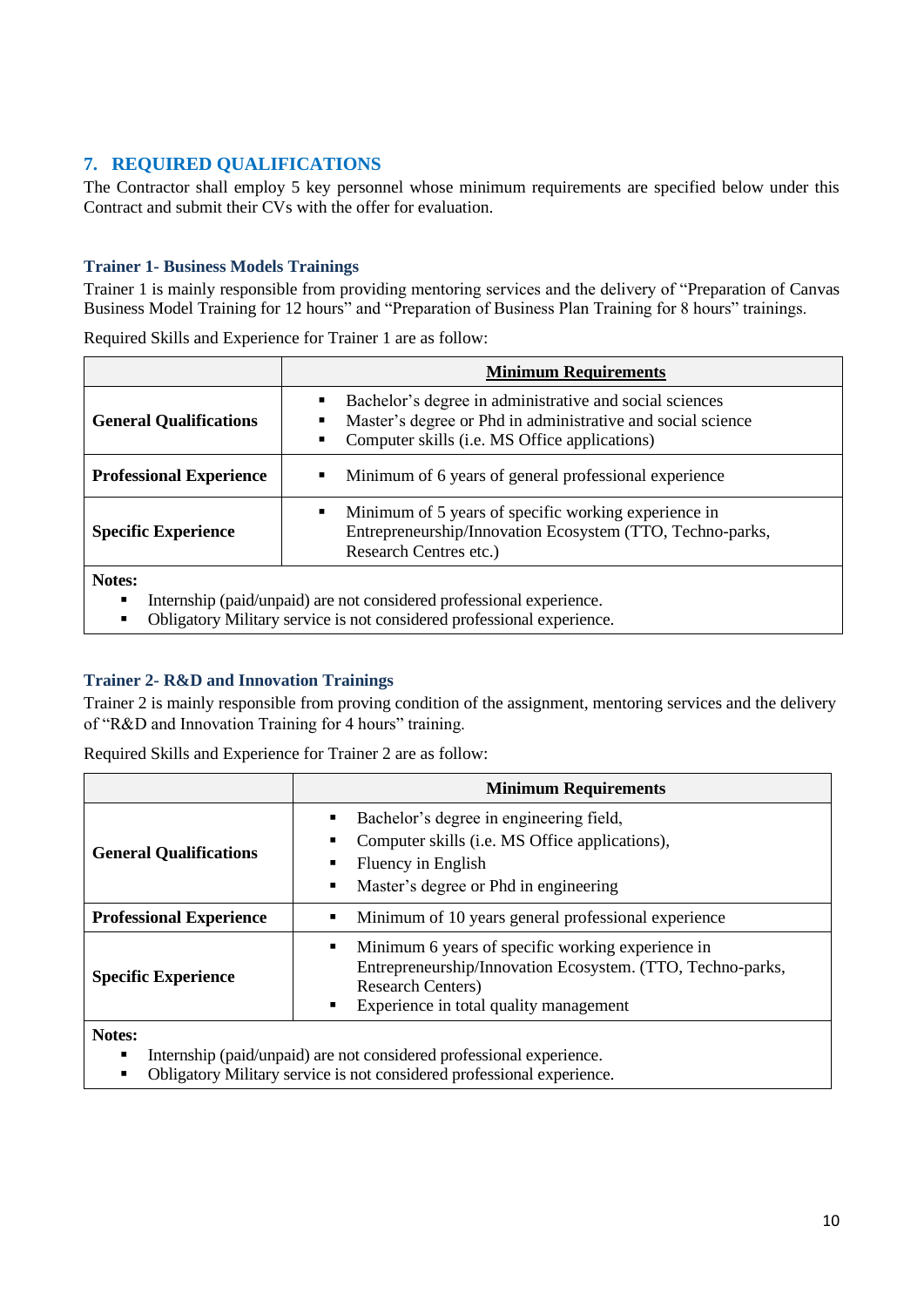### **Trainer 3- Sales and Marketing Trainings**

Trainer 3 is mainly responsible from proving mentoring services and the delivery of "Sales and Marketing Trainings for 8 hours" training.

Required Skills and Experience for Trainer 3 are as follow:

|                                | <b>Minimum Requirements</b>                                                                                                                                                             |  |
|--------------------------------|-----------------------------------------------------------------------------------------------------------------------------------------------------------------------------------------|--|
| <b>General Qualifications</b>  | Bachelor's degree in administrative and social science,<br>$\blacksquare$<br>Master's degree or Phd. in administrative and social science,<br>$\blacksquare$<br>Fluency in English<br>٠ |  |
| <b>Professional Experience</b> | Minimum of 6 years general professional experience<br>$\blacksquare$                                                                                                                    |  |
| <b>Specific Experience</b>     | Working experience in Technology/innovation/entrepreneurship<br>٠<br>ecosystem/marketing                                                                                                |  |
| Notes:<br>٠                    | Internship (paid/unpaid) are not considered professional experience.                                                                                                                    |  |

Obligatory Military service is not considered professional experience.

#### **Trainer 4- Patent and Intellectual Property Trainings**

Trainer 4 is mainly responsible from proving mentoring services and the delivery of "Patent & Intellectual Property Training for 8 hours" training.

Required Skills and Experience for Trainer 4 are as follow:

|                                | <b>Minimum Requirements</b>                                                                                                                                                                                    |  |  |
|--------------------------------|----------------------------------------------------------------------------------------------------------------------------------------------------------------------------------------------------------------|--|--|
| <b>General Qualifications</b>  | Bachelor's degree in engineering or administrative and social<br>п<br>science,<br>Computer skills (i.e. MS Office applications)<br>$\blacksquare$<br>Fluency in English<br>п                                   |  |  |
| <b>Professional Experience</b> | Minimum of 6 years general professional experience                                                                                                                                                             |  |  |
| <b>Specific Experience</b>     | Minimum 5 years of specific working experience on patent and<br>п<br>intellectual property.<br>Working experience in technology/innovation/entrepreneurship<br>ecosystem (TTO, Techno-parks, Research Centers) |  |  |
| $\blacksquare$                 |                                                                                                                                                                                                                |  |  |

**Notes:**

- Internship (paid/unpaid) are not considered professional experience.
- Obligatory Military service is not considered professional experience.

#### **Trainer 5- Angel Investors, Elevator Pitch Trainings**

Trainer 5 is mainly responsible from proving mentoring services and the delivery of "Trainings on Angel Investor Concept and Their Expectations for 4 hours" and "Trainings on Investor Presentation, Elevator Pitch etc Technics for 4 hours" trainings.

Required Skills and Experience for Trainer 5:

|                                | <b>Minimum Requirements</b>                                                                  |  |
|--------------------------------|----------------------------------------------------------------------------------------------|--|
| <b>General Qualifications</b>  | • Bachelor's degree in engineering field,<br>• Computer skills (i.e. MS Office applications) |  |
| <b>Professional Experience</b> | • Minimum of 3 years general professional experience                                         |  |